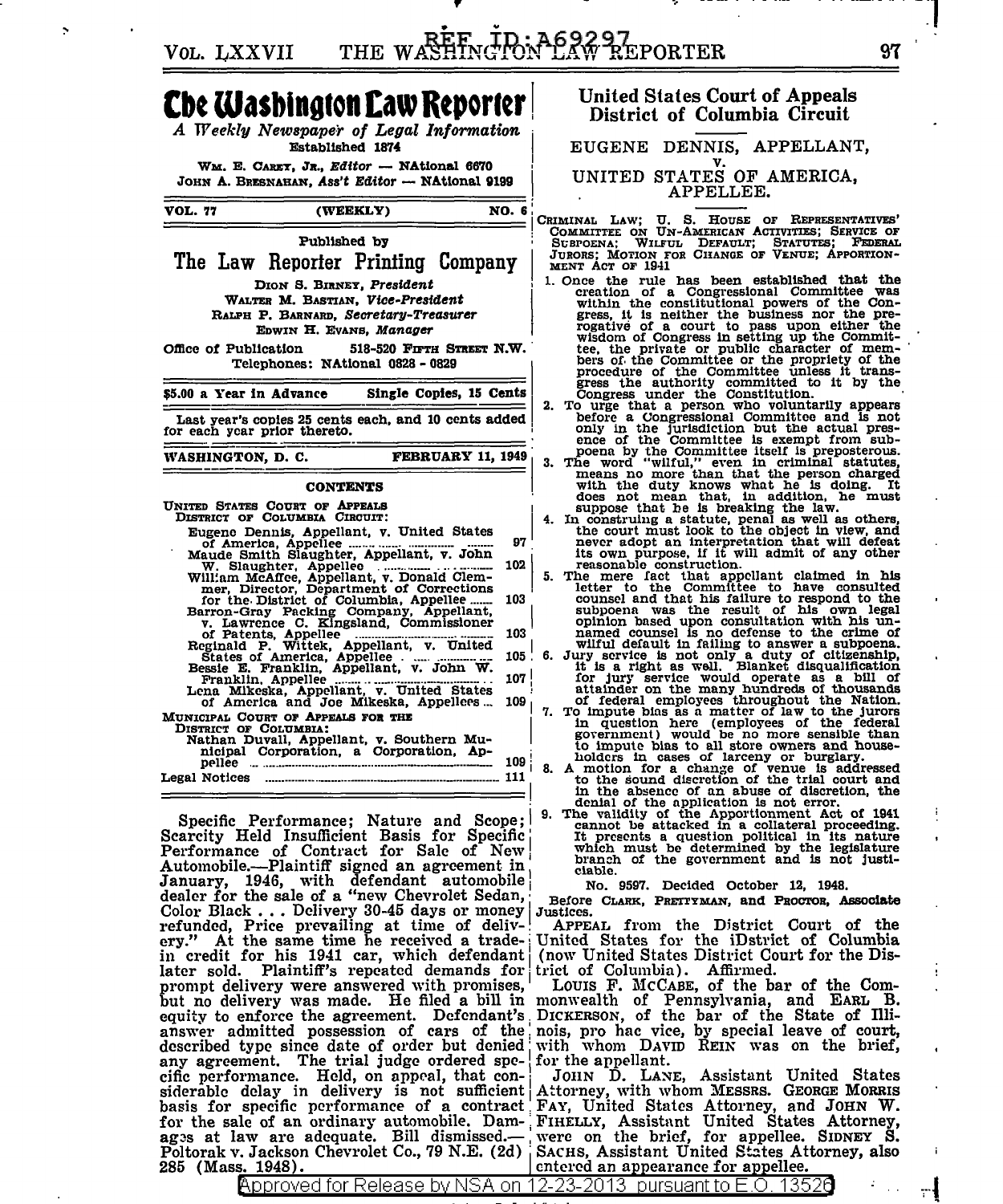ă

FRANK D. REEVES filed a brief on behalf of writers, pamphleteers, and even by some generthe Committee to Enforce the Fourteenth al expressions from some of the Fathers of the Amendment as amicus curiae, urging reversal.

BELFORD V. LAWSON, JR., filed a brief on behalf of the National Lawyers Guild as amicus curiac, urging reversal.

CLARK, J.: Appellant was indicted, tried and convicted under the style (to use the language of the indictment) of "Eugene Dennis, also known as Francis Waldron."

Since the identity of the appellant is well established for the purposes of this action and since his real name is immaterial if the been well established by the three cases noted conviction is proper, we shall for the sake of  $|supra|$ , it is neither the business nor the prebrevity refer to him hereinafter as "Dennis", regative of this court or any other court to which is apparently the name under which he pass upon either the wisdom of Congress in desires to travel at the present time whether estting up the Committee, the private or pub-<br>it be a real name or an alias. So far as the life character of members of the Committee or<br>actual facts as to the contempt involve indictment and trial are concerned there is unless it transgress the authority committed substantially no conflict.

The case involves proceedings before the U.S. House of Representatives Committee on Un-American Activities, operating under House<br>Resolution 5 of the House of Representatives Resolution 5 of the House of Representatives public press. Thereupon, in the language of<br>of the United States, 80th Congress, bearing the sworn affidavit of his counsel (Joint App.<br>date of January 3, 1947. To avoid repetit it may be said that this Committee was origi- Committee for the opportunity to appear on It may be said that this Committee was origi-<br>[Committee for the opportunity to appear on<br>nally a special committee of the House com-<br>behalf of the Communist Party. To this "de-<br>nonly called the "Dies Committee" which has the general practice of reference to Congres-<br>in When Dennis actually appeared before the<br>sional Committees under the name of their<br>committee, on March 26, 1947, he proved a<br>chairmen.

Since one of the chief points raised by appellant is a general attack on the constitu- usual identification, he refused to answer some tionality of the creation of the Committee and of the questions directed merely to the question<br>of the resolutions, rules and statute and of the questions directed merely to the question<br>img its activities, it may be said tionality of the creation of the Committee and of the questions directed merely to the question 1948), 76 Wash. Law Rep. 1045.

These cases were to the unanimous eneer permant was not indicted or convicted for his<br>that the constitutionality of the authority of conduct in this appearance, although he well<br>the Committee should be upheld, that the mig this question but since the appellant had lant is that the subpoena was not lawfully<br>devoted a large part of his brief to this sub-'served upon him because he had appeared<br>ject, his counsel on oral argument was, at the 'vo written the majority opinion in the Barsky<sup>|</sup> This contention of appellant that the subcase, indulged to argue the question again. poena was illegally served is without the slight-This he did with eloquence and persuasiveness, est foundation in reason. It is based upon a

Republic which did not seem to be in point. Nevertheless, he failed to convince any member of the court that the law as established by the three cases mentioned *supra* should be overruled.

We therefore feel it unnecessary to discuss this question further except to emphasize this point. Once the rule has been established that the creation of the Committee was within the consitutional powers of the Congress (as has to it by the Congress under the Constitution.

Dennis was not originally a witness appearing by virtue of process before the Committee.<br>He learned about the investigation through the

Being asked by the Committee for the

ground of the service of the subpoena. Ap-These cases were to the unanimous effect pellant was not indicted or convicted for his

fortified by copious quotations from magazine misinterpretation of an old case decided in the

98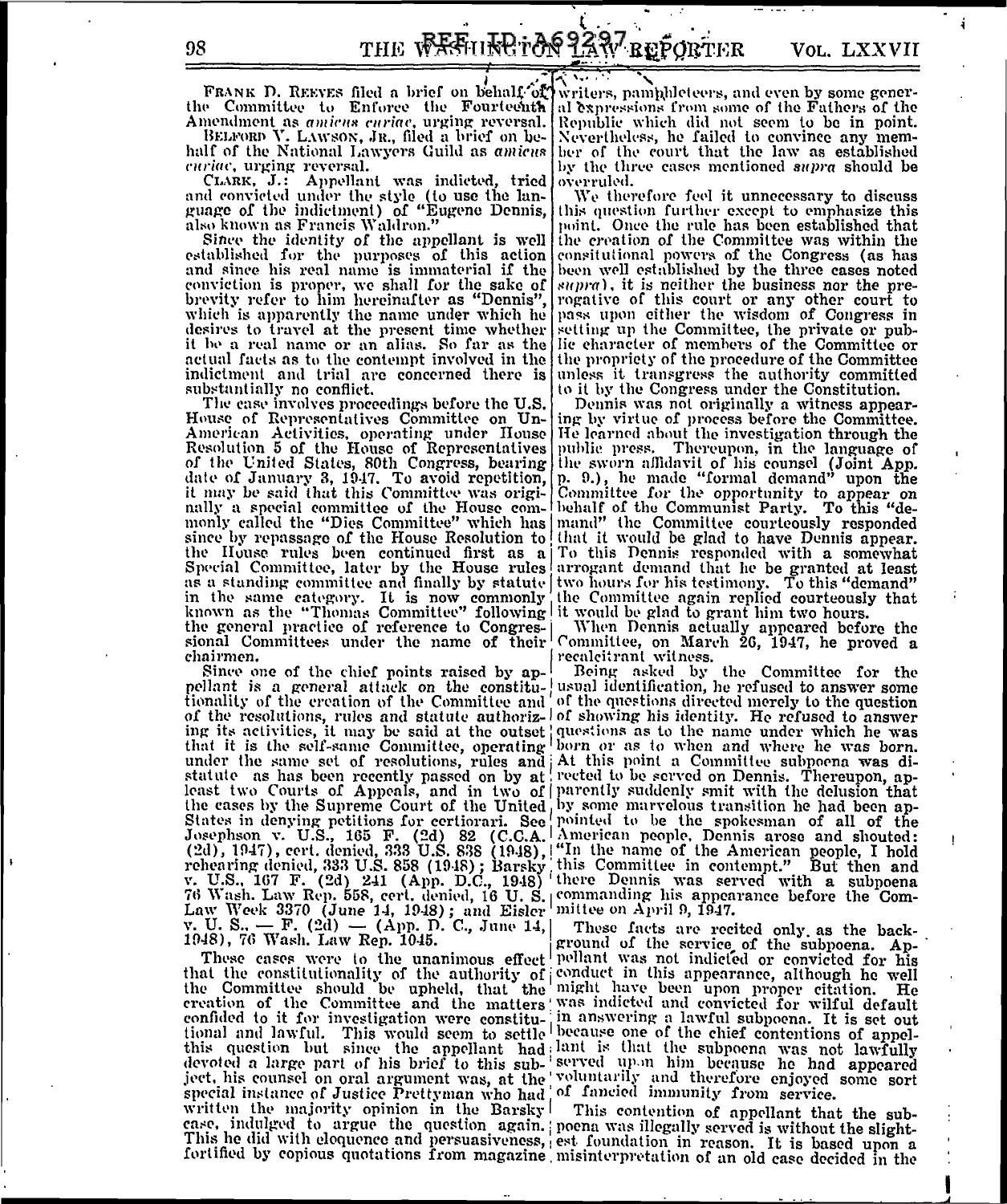Supreme Court of the District of Columbia, now United States District Court for the District of Columbia, in 1874, in Wilder v. Welsh, 1 MacArthur 566. This case is cited by appellant as establishing the principle that a witness was immune from the service of a subpoena. As a matter of fact, the case holds which would purge him of contempt for his directly to the contrary. That was a case in refusal to appear before the very same Comwhich a motion was made to set aside the mittee upon which he had only a few days be-<br>service of a summons upon the ground that fore been pressing his "formal demands" for<br>the defendant in a suit, when the service was the made upon him, was a witness from one of the States in attendance upon a congressional commilice under a subpoena and was, therefore exempt from process while in attendance, and in coming and returning from the city. The court held that the privilege of a witness before Congress or any of its committees, stands on the same footing as the privilege of the members of that body, and that this does not extend to freedom from the service of a simple long and most insulting onslaught on the Comsummons but only to freedom from arrest. The miltee collectively and individually and a decourt overruled the motion on the ground that munciplies of their character both public and<br>no privilege had been violated. no privilege had been violated.

is not only in the jurisdiction but the actual | Thus in this "statement", which is relied upon<br>presence of the Committee is exempt from | in this court to show that appellant was only subpoena by the Committee itself is preposter- seeking to make a strictly legal objection to his ous.

before the Committee in response to the sub-<br>|if the late Theodore Bilbo and the late Eugene<br>peena. Instead one Lapidus appeared and  $|\cdot|$  and the late Eugene<br>stated that he (Lapidus) was a secretary of  $|\cdot|$  almadge but wes permitted to leave the statement with the other who sympathized with or supported them Committee which later read the communication in the forthcoming elections. but did not include it in its report to the House.

Upon proper citation by the House, Dennis! was indicted, tried and convicted for the crime and by the trial court. of wilful default in failing to answer the subpoena. In view of the defense which appellant has attempted to set up in this case, it is ing of your committee on April 9, 1947." This to be remembered that the case now before this was complete and adequate proof that the fail-<br>court has nothing to do with the fact that ure of appellant. Dennis, to respond to the Dennis is a Communist nor does it involve any question of Dennis refusing to answer questions as to his political views or anything else. It has to do solely with the question of whether wilfulness under the statute it was necessary he wilfully failed to respond to the subpoena of that the Government be required to allege and a lawful Committee of Congress.

The so-cancel statement of the House is not the law. As far back as American Sure-<br>of Representatives by zealous friends of the lty Co., of N.Y. v Sullivan, 7 F. (2d) 605, it<br>appellant. How many members of the House was sa actually read the uocument we have no means! The word whild, even in criminal statutes,<br>of knowing, and it is immaterial. We say only means no more than that the person charged<br>that we have read it. While it was rejected (Joint App. p. 395). This should be read in

corporated in Defendant's Opening Statement. One of appellant's chief contentions is that he should have been permitted to have his substitute (Lapidus) read into the record of the hearing of the Committee as a legal objection to the validity of the Committee process being the statement which Lapidus sought to read into the record upon behalf of Dennis, is not a statement of legal objections to his appearance before the Committee, and bears none of the characteristics of such a document. It is a long, tedious, irresponsible harangue,<br>for nearly all of its length scurrilous and<br>scandalous, and for the most part completely irrelevant. It does not content itself with a To urge that a person who voluntarily ap- connected with the Committee who had hap-<br>pears before a Congressional Committee and pened to incur the displeasure of the appellant. appearance in response to process, the appelous.<br>On April 9, 1947, appellant failed to appear and as part of his "legal objections" to not<br>before the Committee in response to the sub-<br>poena. Instead one Lapidus appeared and the late Theodore Bilbo and the late Eugen

> Of course, this was not a legal objection and was properly rejected by the Committee

> The first sentence was as follows: "This is to inform you that I shall not attend the meetsubpoena was his deliberate and considered act.

Appellant strenuously insists (p. 38 et seq.<br>Appellant's Brief) that to make out a case of prove that the act of refusal shall have been The so-called "statement" of Dennis was done from a bad purpose or evil motive. Such

In the well-known case of Townsend v United connection with Defendant's Exhibit No. 3, States, 95 F. (2d) 352, at page 358, decided<br>which is a so-called proffer of proof to be in- by this court in 1938, this court said: "On the